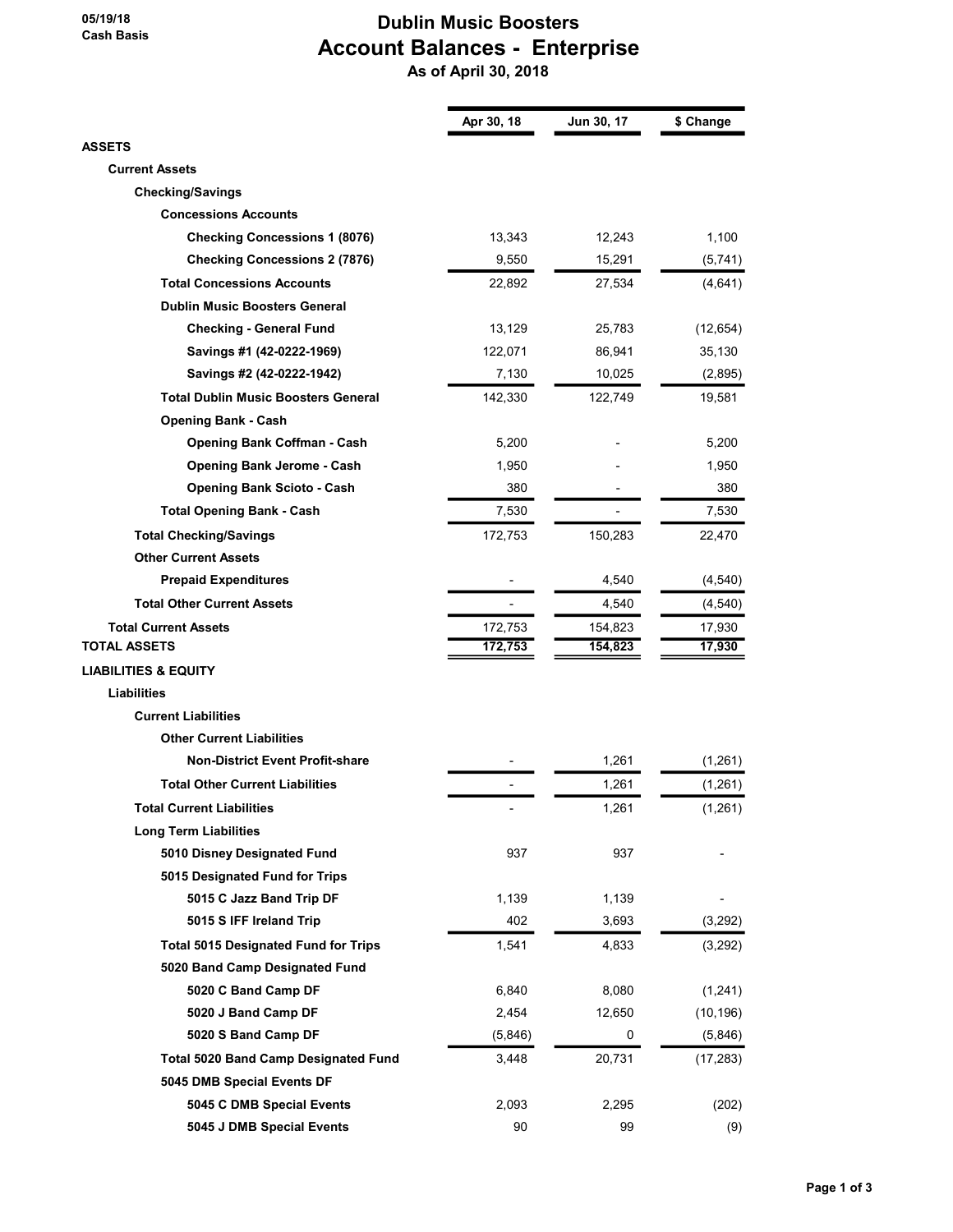#### Dublin Music Boosters Account Balances - Enterprise As of April 30, 2018

|                                              | Apr 30, 18 | Jun 30, 17 | \$ Change |
|----------------------------------------------|------------|------------|-----------|
| 5045 O DMB Special Events                    | 1,123      | 1,123      |           |
| 5045 S DMB Special Events                    | 506        | 311        | 195       |
| <b>Total 5045 DMB Special Events DF</b>      | 3,811      | 3,829      | (17)      |
| 5050 Choir Designated Fund                   |            |            |           |
| 5050 C Choir DF                              | (147)      |            | (147)     |
| 5050 J Choir DF                              | 2,181      | 2,347      | (166)     |
| <b>Total 5050 Choir Designated Fund</b>      | 2,034      | 2,347      | (313)     |
| 5051 Orch Misc Designated Fund               |            |            |           |
| 5051 C Orch Misc Fund DF                     | 761        | 1,442      | (681)     |
| 5051 J Orch Misc Fund DF                     | 1,088      | 1,088      |           |
| 5051 S Orch Misc Fund DF                     | 500        | 500        | (0)       |
| <b>Total 5051 Orch Misc Designated Fund</b>  | 2,348      | 3,030      | (682)     |
| 5060 Director's Designated Fund              |            |            |           |
| 5060 C Director's DF                         | 45,246     | 43,010     | 2,236     |
| 5060 J Director's DF                         | 13,975     | 4,448      | 9,527     |
| 5060 S Director's DF                         | 11,866     | 222        | 11,643    |
| <b>Total 5060 Director's Designated Fund</b> | 71,087     | 47,680     | 23,406    |
| 5090 Memorial Scholarships                   | 7,130      |            | 7,130     |
| 6010 Video Designated Fund                   |            |            |           |
| 6010 C Video Fund DF                         | 2,401      | 2,717      | (316)     |
| 6010 J Video Fund DF                         | 3,295      | 1,946      | 1,349     |
| 6010 S Video Fund DF                         | 0          | 0          |           |
| <b>Total 6010 Video Designated Fund</b>      | 5,695      | 4,663      | 1,033     |
| 6020 Uniform Fee Acc Desig Fnd               |            |            |           |
| 6020 C Uniform Fees/Acces DF                 | 1,835      | 0          | 1,835     |
| 6020 J Uniform Fees/Acces DF                 | 3,155      | 1,594      | 1,560     |
| 6020 S Uniform Fees/Acces DF                 | 15,986     | 14,694     | 1,293     |
| Total 6020 Uniform Fee Acc Desig Fnd         | 20,976     | 16,288     | 4,688     |
| 6040 Orchestra Uniform                       |            |            |           |
| <b>S Orchestra Uniform</b>                   | (0)        | (0)        | ٠         |
| <b>Total 6040 Orchestra Uniform</b>          | (0)        | (0)        |           |
| 6045 Choral Uniform DF                       |            |            |           |
| 6045 S Choral Uniform                        | 27         | (0)        | 28        |
| <b>Total 6045 Choral Uniform DF</b>          | 27         | (0)        | 28        |
| 8150 Inst Purc Designated Fund               |            |            |           |
| 8150 C Instru Purchase Fund DF               | 2,955      | 2,955      |           |
| 8150 J Instru Purchase Fund DF               |            | 3,082      | (3,082)   |
| 8150 S Instru Purchase Fund DF               | (1, 100)   | 676        | (1,776)   |
| <b>Total 8150 Inst Purc Designated Fund</b>  | 1,855      | 6,713      | (4, 858)  |
| <b>Reserve Fund 30% of Budget</b>            | 30,000     | 30,000     |           |
| <b>Total Long Term Liabilities</b>           | 150,890    | 141,051    | 9,839     |
| <b>Total Liabilities</b>                     | 150,890    | 142,312    | 8,578     |
| <b>Equity</b>                                |            |            |           |
| <b>Unrestricted Net Assets</b>               | 12,511     | 5,089      | 7,422     |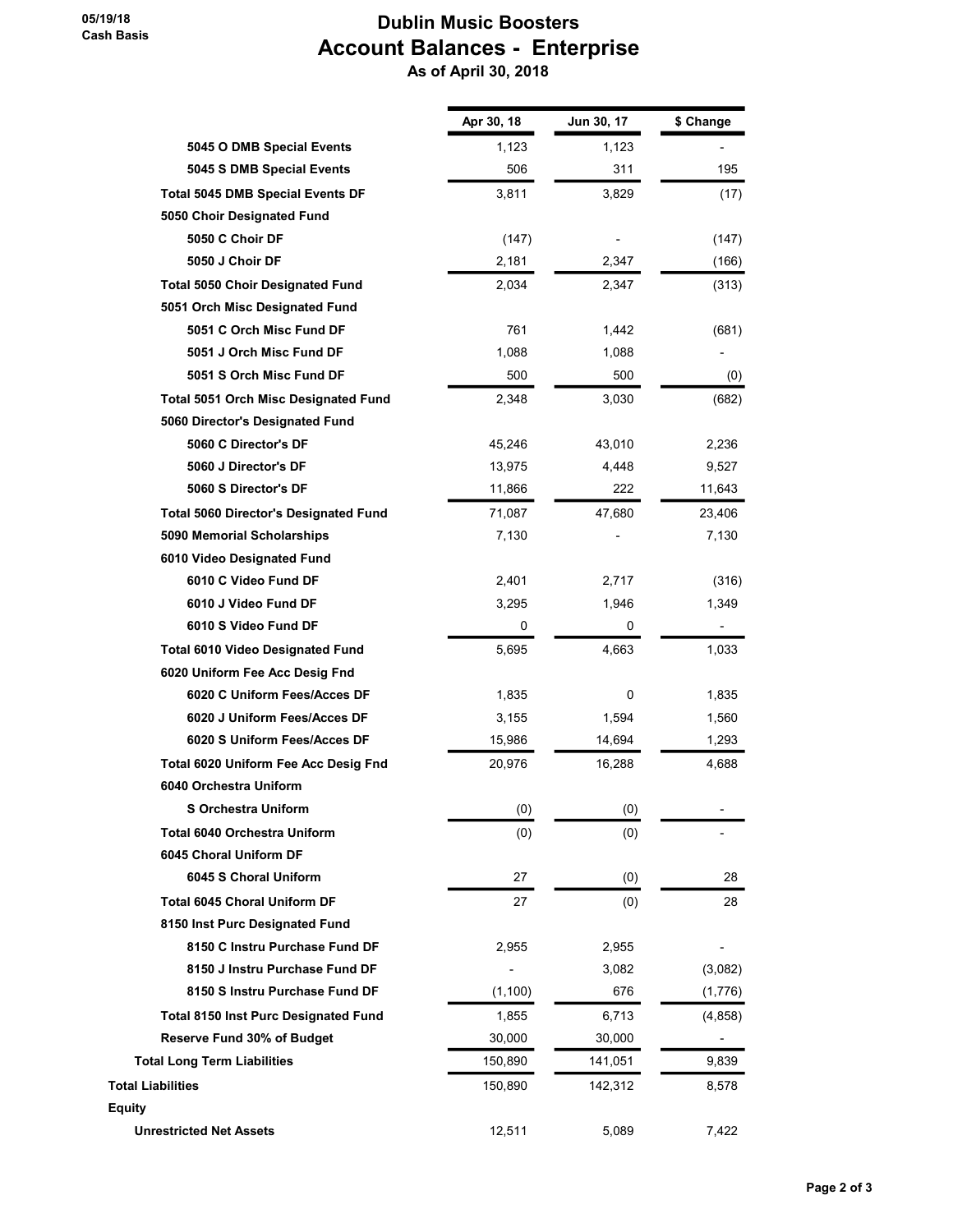#### Dublin Music Boosters Account Balances - Enterprise As of April 30, 2018

|                                       | Apr 30, 18 | Jun 30, 17 | \$ Change |
|---------------------------------------|------------|------------|-----------|
| Net Income                            | 9.352      | 7.422      | 1.929     |
| <b>Total Equity</b>                   | 21,863     | 12.511     | 9,352     |
| <b>TOTAL LIABILITIES &amp; EQUITY</b> | 172.753    | 154,823    | 17,930    |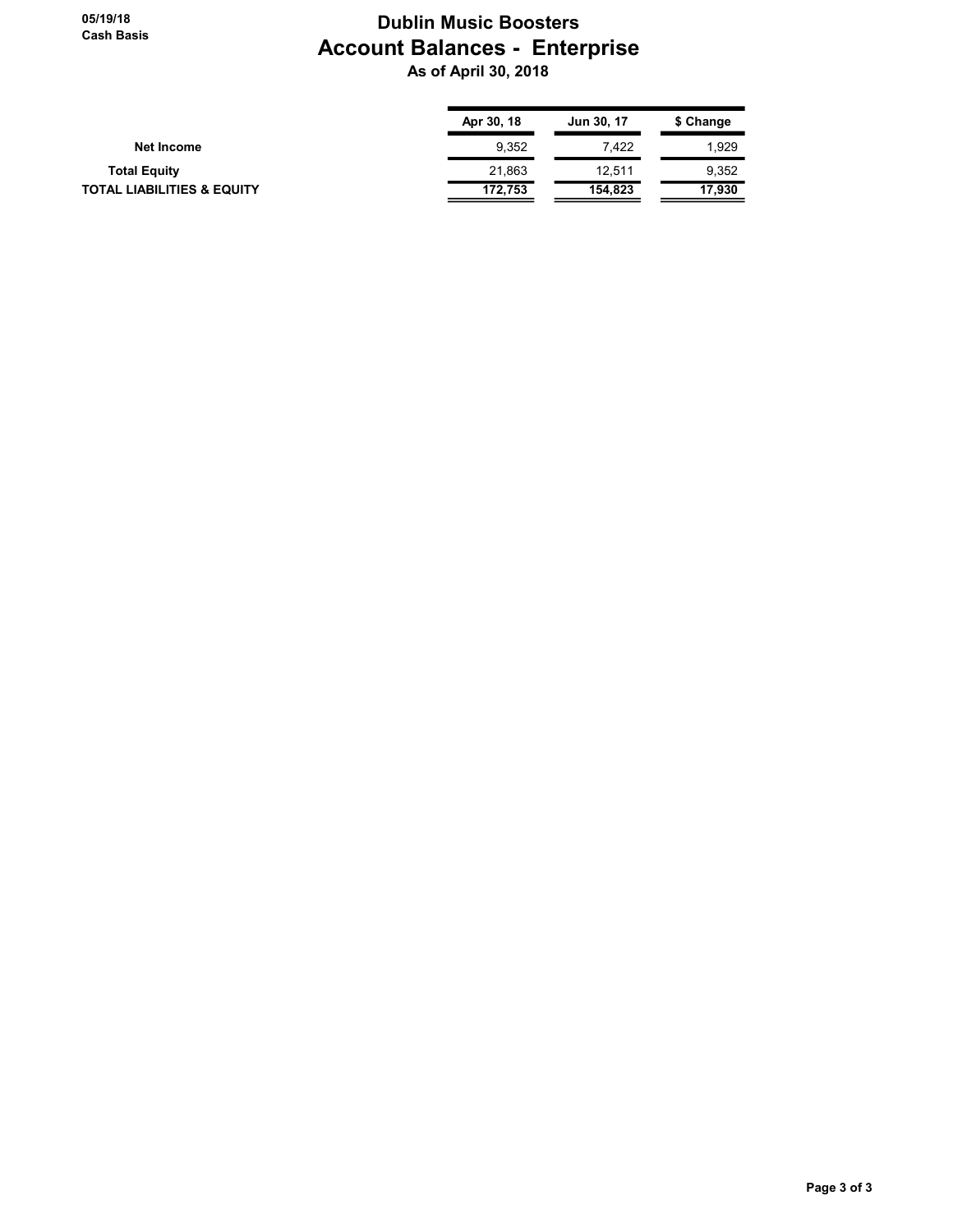|                                         | Jul '17 - Apr 18 | <b>Annual Budget</b> | <b>Variance</b> |
|-----------------------------------------|------------------|----------------------|-----------------|
| <b>Ordinary Income/Expense</b>          |                  |                      |                 |
| Income                                  |                  |                      |                 |
| 0000 Corp Gifts & Uncatgzed Inc         |                  |                      |                 |
| 0000 O Corporate Matching Gifts         | 40               |                      | 40              |
| Total 0000 Corp Gifts & Uncatgzed Inc   | 40               |                      | 40              |
| 1010 Annual Fund Drive                  |                  |                      |                 |
| 1010 Annual Fund Drive Income           | 36,274           | 38,300               | (2,026)         |
| 1010 Fund Drive Expenses                | (72)             |                      | (72)            |
| <b>Total 1010 Annual Fund Drive</b>     | 36,202           | 38,300               | (2,098)         |
| 1011 Concessions Income                 |                  |                      |                 |
| <b>1011 District Event Income</b>       | 125,195          | 136,000              | (10, 805)       |
| 2011 Concessions Expense                | (453)            |                      | (453)           |
| 2011 Cost of Goods Sold                 | (53, 885)        | (63, 500)            | 9,615           |
| <b>Total 1011 Concessions Income</b>    | 70,857           | 72,500               | (1,643)         |
| 1030 Misc Fund Raiser                   |                  |                      |                 |
| 1030 O Misc Fund Raiser                 | 736              | 6,000                | (5,264)         |
| 1030 Z Kroger Reward Cards              | 758              |                      | 758             |
| <b>Total 1030 Misc Fund Raiser</b>      | 1,493            | 6,000                | (4,507)         |
| 1040 Interest Income                    | 105              | 200                  | (95)            |
| 1100 Special Events Income              |                  |                      |                 |
| 1110 Dublin Showcase                    | 12,933           |                      | 12,933          |
| 1120 DFL Championships                  | 338              |                      | 338             |
| 1130 Emerald City Music Games           | 2,983            |                      | 2,983           |
| <b>Total 1100 Special Events Income</b> | 16,253           |                      | 16,253          |
| <b>1200 School Fundraisers</b>          |                  |                      |                 |
| 1200 C_Coffman Fundraisers              | 9,352            |                      | 9,352           |
| 1200 J_Jerome Fundraisers               | 7,085            |                      | 7,085           |
| 1200 S_Scioto Fundraisers               | 6,854            |                      | 6,854           |
| <b>Total 1200 School Fundraisers</b>    | 23,291           |                      | 23,291          |
| <b>Total Income</b>                     | 148,242          | 117,000              | 31,242          |
| <b>Gross Profit</b>                     | 148,242          | 117,000              | 31,242          |
| <b>Expense</b>                          |                  |                      |                 |
| 200a General Booster Expenses           |                  |                      |                 |
| 1051 Bank Activity                      |                  |                      |                 |
| 1051 O Bank Charges                     | 747              | 350                  | (397)           |
| <b>Total 1051 Bank Activity</b>         | 747              | 350                  | (397)           |
| 2010 Officer's Expenses                 |                  |                      |                 |
| 2010 C Officer's Expense                | 49               |                      | (49)            |
| 2010 O Officer's Expense                |                  |                      |                 |
| 2010 O Accounting                       |                  | 910                  | 910             |
| 2010 O Insurance                        | 796              | 1,200                | 404             |
| 2010 O Officer's Expense - Other        | 226              | 860                  | 634             |
| Total 2010 O Officer's Expense          | 1,022            | 2,970                | 1,948           |
| <b>Total 2010 Officer's Expenses</b>    | 1,071            | 2,970                | 1,899           |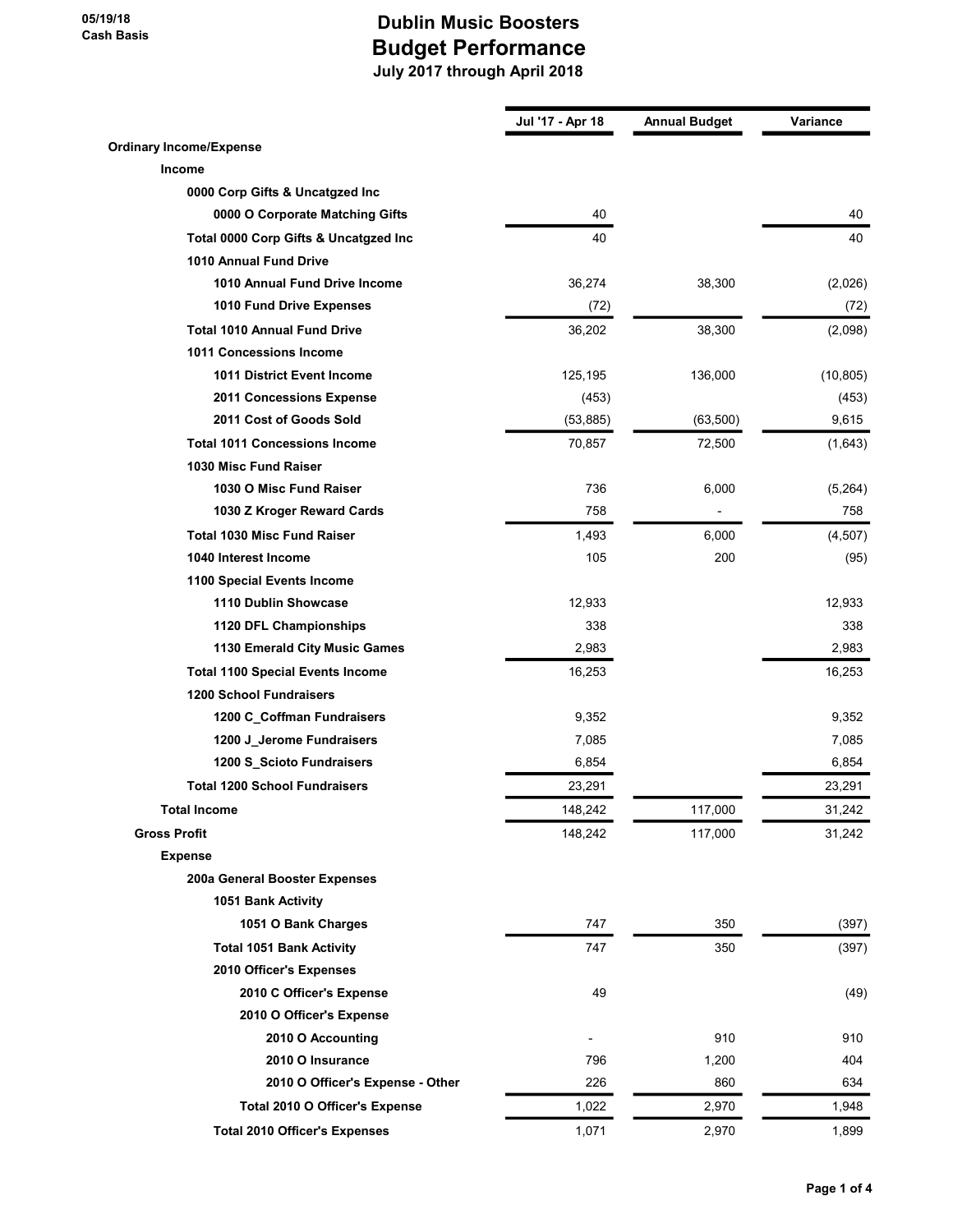|                                            | Jul '17 - Apr 18 | <b>Annual Budget</b> | Variance |
|--------------------------------------------|------------------|----------------------|----------|
| <b>2020 Communications</b>                 |                  |                      |          |
| 2020 O Communications                      | 1,200            | 1,200                |          |
| <b>Total 2020 Communications</b>           | 1,200            | 1,200                |          |
| 2030 Memorial Scholarship                  |                  |                      |          |
| 2030 C Memorial Scholarship                | 1,000            | 1,000                |          |
| 2030 J Memorial Scholarship                | 1,000            | 1,000                |          |
| 2030 S Memorial Scholarship                | 1,000            | 1,000                |          |
| <b>Total 2030 Memorial Scholarship</b>     | 3,000            | 3,000                |          |
| <b>Total 200a General Booster Expenses</b> | 6,018            | 7,520                | 1,502    |
| 200b Choir, Orchestra & MS                 |                  |                      |          |
| 2041 Awards - Vocal HS                     |                  |                      |          |
| 2041 C Awards Vocal HS                     |                  | 500                  | 500      |
| 2041 J Awards Vocal HS                     |                  | 630                  | 630      |
| 2041 S Awards Vocal HS                     | 135              | 700                  | 565      |
| <b>Total 2041 Awards - Vocal HS</b>        | 135              | 1,830                | 1,695    |
| 2050 Elementary Music                      | 1,196            | 2,400                | 1,204    |
| 2060 Middle School Awards                  | 153              | 720                  | 567      |
| 2065 Middle School Honors Fest             |                  | 1,350                | 1,350    |
| 2070 Middle School Music                   | 3,278            | 8,000                | 4,722    |
| 2090 Clinics Choral                        |                  |                      |          |
| 2090 C Clinics Choral                      | 200              | 500                  | 300      |
| 2090 J Clinics Choral                      |                  | 600                  | 600      |
| 2090 S Clinics Choral                      | $\blacksquare$   | 361                  | 361      |
| <b>Total 2090 Clinics Choral</b>           | 200              | 1,461                | 1,261    |
| 2094 Clinics Orchestra                     |                  |                      |          |
| 2094 C Clinics Orchestra                   | 45               | 400                  | 355      |
| 2094 J Clinics Orchestra                   |                  | 360                  | 360      |
| 2094 S Clinics Orchestra                   |                  | 289                  | 289      |
| <b>Total 2094 Clinics Orchestra</b>        | 45               | 1,049                | 1,004    |
| 2100 Choral Accessories                    |                  |                      |          |
| 2100 C Choral Accessories                  | 439              | 500                  | 61       |
| 2100 J Choral Accessories                  |                  | 720                  | 720      |
| 2100 S Choral Accessories                  |                  | 577                  | 577      |
| <b>Total 2100 Choral Accessories</b>       | 439              | 1,797                | 1,358    |
| 2101 Orchestra Accessories                 |                  |                      |          |
| 2101 C Orchestra Accessories               | 891              | 900                  | 9        |
| 2101 J Orchestra Accessories               |                  | 720                  | 720      |
| 2101 S Orchestra Accessories               |                  | 577                  | 577      |
| <b>Total 2101 Orchestra Accessories</b>    | 891              | 2,197                | 1,306    |
| Total 200b Choir, Orchestra & MS           | 6,337            | 20,804               | 14,467   |
| 200c HS Band Fixed Exp                     |                  |                      |          |
| 2031 Field Cmder Scholarships              |                  |                      |          |
| 2031 C Scholarships                        | 620              | 1,350                | 730      |
| 2031 J Scholarships                        |                  | 800                  | 800      |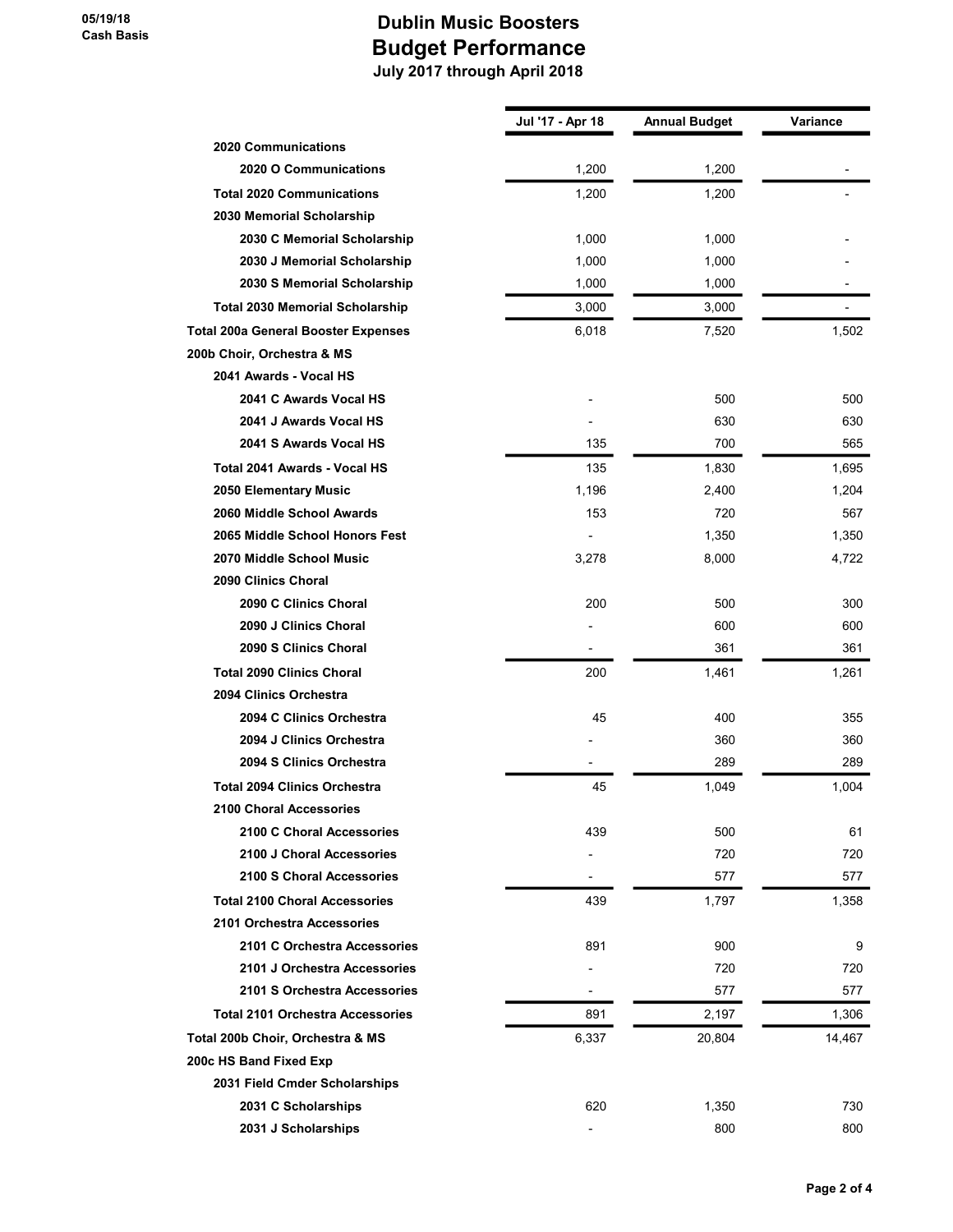|                                              | Jul '17 - Apr 18 | <b>Annual Budget</b> | Variance |
|----------------------------------------------|------------------|----------------------|----------|
| 2031 S Scholarships                          |                  | 400                  | 400      |
| <b>Total 2031 Field Cmder Scholarships</b>   | 620              | 2,550                | 1,930    |
| 2110 Transportation Maintenance              |                  |                      |          |
| 2110 C Transportation Maint                  | 151              | 200                  | 49       |
| 2110 J Transportation Maint                  | 550              | 550                  |          |
| 2110 S Transportation Maint                  |                  | 160                  | 160      |
| <b>Total 2110 Transportation Maintenance</b> | 701              | 910                  | 209      |
| 2120 MarchingBand Show Design                |                  |                      |          |
| 2120 C Marching BandShow Design              | 14,345           | 11,250               | (3,095)  |
| 2120 J Marching BandShow Design              | 10,596           | 11,250               | 654      |
| 2120 S Marching BandShow Design              | 11,884           | 7,000                | (4,884)  |
| <b>Total 2120 MarchingBand Show Design</b>   | 36,825           | 29,500               | (7, 325) |
| Total 200c HS Band Fixed Exp                 | 38,146           | 32,960               | (5, 186) |
| 200d Band Variable Expenses                  |                  |                      |          |
| 2040 Awards - Instrumental HS                |                  |                      |          |
| 2040 C Awards Instrumental HS                | 626              | 600                  | (26)     |
| 2040 J Awards Instrumental HS                | 1,767            | 1,800                | 33       |
| 2040 S Awards Instrumental HS                | $\overline{a}$   | 1,000                | 1,000    |
| Total 2040 Awards - Instrumental HS          | 2,393            | 3,400                | 1,007    |
| 2080 Repair / Replacement                    |                  |                      |          |
| 2080 C Repair/Replacement                    | 5,911            | 3,500                | (2, 411) |
| 2080 J Repair/Replacement                    | 2,566            | 2,500                | (66)     |
| 2080 S Repair/Replacement                    | 589              | 2,000                | 1,411    |
| Total 2080 Repair / Replacement              | 9,066            | 8,000                | (1,066)  |
| 2081 Percussion                              |                  |                      |          |
| 2081 C Percussion                            |                  | 2,500                | 2,500    |
| 2081 J Percussion                            | 7,390            | 4,000                | (3,390)  |
| 2081 S Percussion                            | (47)             | 1,500                | 1,547    |
| <b>Total 2081 Percussion</b>                 | 7,343            | 8,000                | 657      |
| 2091 Clinics Marching Band                   |                  |                      |          |
| 2091 C Clinics Marching Band                 | 607              | 2,748                | 2,141    |
| 2091 S Clinics Marching Band                 | 565              | 1,000                | 435      |
| <b>Total 2091 Clinics Marching Band</b>      | 1,172            | 3,748                | 2,576    |
| 2092 Clinics Flag Corps                      |                  |                      |          |
| 2092 C Clinics Flag Corps                    | 2,725            | 2,000                | (725)    |
| 2092 S Clinics Flag Corps                    | 500              | 1,500                | 1,000    |
| <b>Total 2092 Clinics Flag Corps</b>         | 3,225            | 3,500                | 275      |
| 2093 Clinics Concert Band                    |                  |                      |          |
| 2093 C Cinics Concert Band                   | 3,125            | 500                  | (2,625)  |
| 2093 J Clnics Concert Band                   | 375              | 300                  | (75)     |
| 2093 S CInics Concert Band                   | 300              | -                    | (300)    |
| <b>Total 2093 Clinics Concert Band</b>       | 3,800            | 800                  | (3,000)  |
| 2095 Clinics Jazz                            |                  |                      |          |
| 2095 C Clinics Jazz                          | 200              | 400                  | 200      |
|                                              |                  |                      |          |